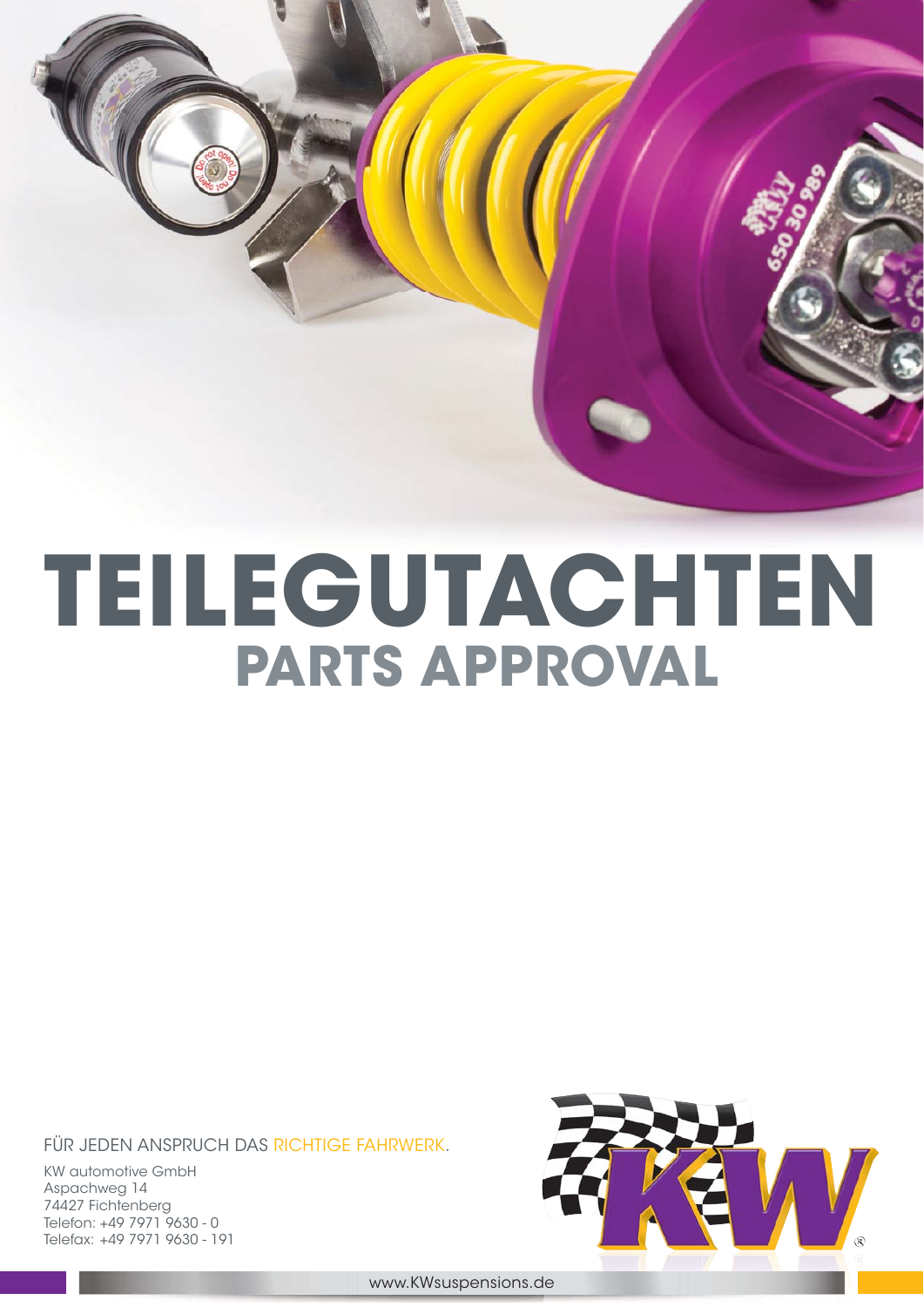*Institut für Fahrzeugtechnik und Mobilität*



#### **über die Vorschriftsmäßigkeit eines Fahrzeugs bei bestimmungsgemäßem Ein- oder Anbau von Fahrzeugteilen gemäß § 19 Abs. 3 Nr. 4 StVZO**  *on the compliance of a vehicle when vehicle parts are properly installed and fitted to the car in accordance with § 19 Par. 3 No. 4 StVZO*

Änderungsumfang : Stufenlos verstellbares Fahrwerk zur Tieferlegung des *Modification* Fahrzeugaufbaus an der Vorderachse um ca. 5-35 mm und an der Hinterachse um ca. 0-25 mm in Verbindung mit verstellbarem Federbein-Stützlager an der Vorderachse / *Continuously adjustable suspension system for lowering of car body by approx 5-35 mm at front axle and by approx. 0-25 mm at rear axle in combination with adjustable coilover strut top mounts at the front axle*  Teile-Typ(en) : **352 10 80C** *Part type(s)*

**Hersteller** *Manufacturer*



KW automotive GmbH Aspachweg 14 D-74427 Fichtenberg

für das Fahrzeug (Typ) : Quattro Audi RS3 (8P) *for the vehicle (type)*

max. zul. Achslasten : VA *(front axle)* 1150 kg *max. axle load* HA *(rear axle)* 1100 kg

# **0. Hinweise für den Fahrzeughalter /** *Instructions for vehicle owner*

#### **Unverzügliche Durchführung und Bestätigung der Änderungsabnahme**  *Performance and confirmation without delay of modification acceptance*

Durch die vorgenommene Änderung erlischt die Betriebserlaubnis des Fahrzeuges, wenn nicht unverzüglich die gemäß StVZO § 19 Abs. 3 vorgeschriebene Änderungsabnahme durchgeführt und bestätigt wird oder festgelegte Auflagen nicht eingehalten werden. / *With the modification the type approval of the vehicle will expire if the modification acceptance provided for in StVZO § 19 Par. 3 is not performed and confirmed without delay or if conditions laid down are not complied with.* 

Nach der Durchführung der technischen Änderung ist das Fahrzeug unter Vorlage des vorliegenden Teilegutachtens unverzüglich einem amtlich anerkannten Sachverständigen oder Prüfer einer Technischen Prüfstelle oder einem Prüfingenieur einer amtlich anerkannten Überwachungsorganisation zur Durchführung und Bestätigung der vorgeschriebenen Änderungsabnahme vorzuführen. / *After performance of the technical modification, the vehicle must be presented without delay together with the present TÜV parts approval to an officially recognised inspector at a Technical Inspection Centre or to an inspection engineer from an officially recognised inspection organisation to perform and confirm the specified modification acceptance.*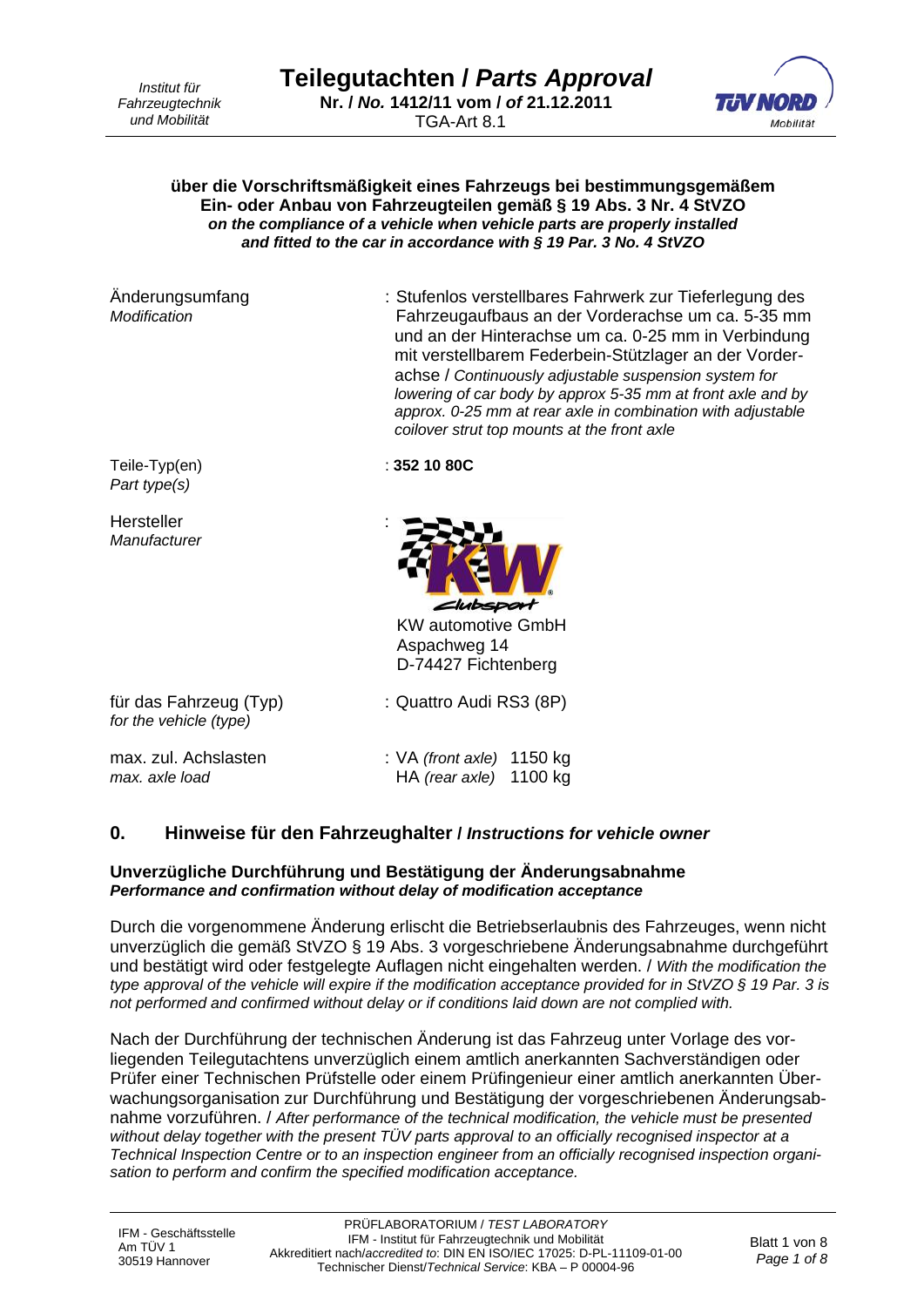

#### **Einhaltung von Auflagen und Hinweisen /** *Compliance with Conditions and Notes*

Die unter III. und IV. aufgeführten Auflagen und Hinweise sind zu beachten. *The Conditions and Notes given in III. And IV. Must be complied with.* 

#### **Mitführen von Dokumenten /** *Availability of documents*

Nach der durchgeführten Abnahme ist der Nachweis mit der Bestätigung über die Änderungsabnahme mit den Fahrzeugpapieren mitzuführen und zuständigen Personen auf Verlangen vorzuzeigen; dies entfällt nach erfolgter Berichtigung der Fahrzeugpapiere.

*After the acceptance procedure the certificate with confirmation of the modification acceptance must be carried in the car and presented to authorised persons on demand; this will not apply once the vehicle documents have been amended.* 

#### **Berichtigung der Fahrzeugpapiere /** *Amendment of vehicle documents*

Die Berichtigung der Fahrzeugpapiere (Zulassungsbescheinigungen) durch die zuständige Zulassungsbehörde ist durch den Fahrzeughalter entsprechend der Festlegung in der Bestätigung der Änderungsabnahme zu beantragen.

*The vehicle owner must apply, in accordance with the provision in the confirmation of modification acceptance, for the competent licensing authority to amend the vehicle documents (vehicle registration documents).* 

Weitere Festlegungen sind der Bestätigung der ordnungsgemäßen Änderung zu entnehmen. *Further conditions can be found in the confirmation of modification acceptance.* 

# **I. Verwendungsbereich /** *Field of application*

| <b>Fz-Hersteller</b> | Handelsbez. | Fahrzeugtyp  | Varianten/Versionen   | Typgenehmigung       |
|----------------------|-------------|--------------|-----------------------|----------------------|
| Vehicle manufacturer | Trade name  | Vehicle type | Variants and versions | Type approval        |
| Quattro              | Audi RS3    | 8P           | alle / all            | $e1*?\frac{?}{0615}$ |

Der mit \*?/?\* versehene Teil der EG-Betriebserlaubnisnummer dokumentiert lediglich den aktuellen Stand der Rahmenrichtlinie und hat für dieses Teilegutachten keinen Belang, solange die Fahrzeuge nicht in Teilen verändert wurden, die für die Tieferlegung des Fahrzeugaufbaus relevant sind.

*The part of the EC type approval number showing \*?/?\* merely document the current status of the framework directive and are of no significance for this parts approval as long as the parts of the vehicle which are relevant to the lowering of the bodywork have not changed.*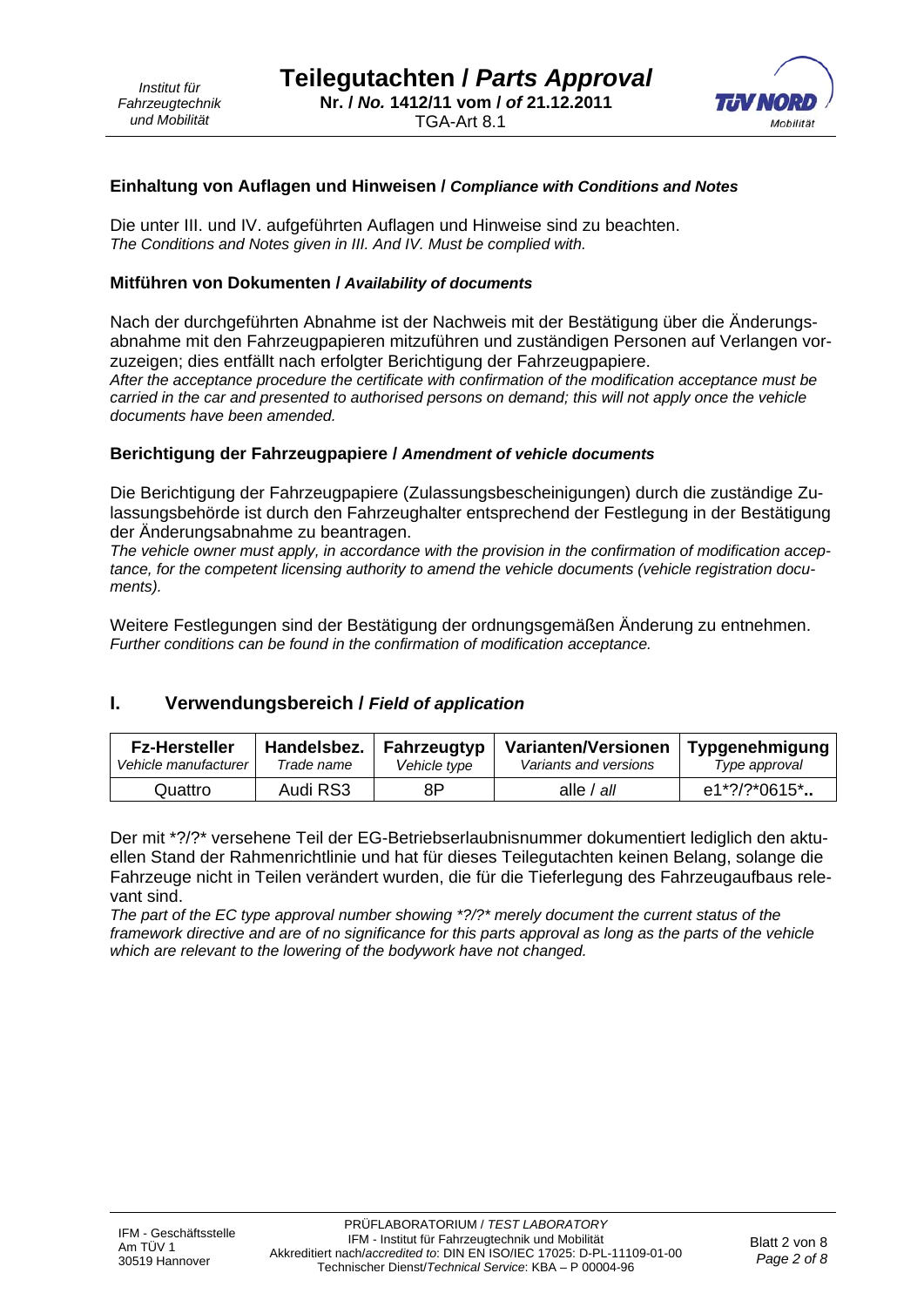

# **II. Beschreibung des Änderungsumfangs /** *Description of the modification*

## **Vorderachse /** *Front axle*

**Für Fahrzeuge bis 1150 kg VA-Last** */ For vehicles up to 1150 kg front axle load* 

|                                         |                | Vorspannfeder<br><b>Pre spring</b>                         | Hauptfeder<br><b>Main spring</b> |  |
|-----------------------------------------|----------------|------------------------------------------------------------|----------------------------------|--|
| Kennzeichnung / Marking                 |                | 10-60-80                                                   | 90-170*                          |  |
|                                         |                | aufgedruckt / imprinted                                    | aufgedruckt / imprinted          |  |
| Korrosionsschutz / Corrosion protection |                | EPS - Pulverbeschichtet                                    | EPS - Pulverbeschichtet          |  |
|                                         |                | EPS-powder coating                                         | EPS-powder coating               |  |
| Drahtstärke / Wire size                 |                | $4 \times 7$ mm                                            | 11,5 mm                          |  |
| Außendurchmesser                        | oben / top     | mm                                                         | mm                               |  |
| Outer diameter                          | mitte / middle | 76 mm                                                      | 85 mm                            |  |
|                                         | unten / bottom | mm                                                         | mm<br>$\overline{\phantom{a}}$   |  |
| Länge (ungespannt) / Untensioned height |                | 80 mm                                                      | 170 mm                           |  |
| Windungszahl / Number of coils          |                | 5,2                                                        | 6,5                              |  |
|                                         |                | Zylinder                                                   | Zylinder                         |  |
| Federform / Coil shape                  |                | Ende(n) geschliffen                                        | Ende(n) geschliffen              |  |
|                                         |                | Cylinder, head(s) baselined<br>Cylinder, head(s) baselined |                                  |  |
| Federkennlinie / Spring characteristic  |                | linear                                                     | linear                           |  |

|                                     | <b>Federteller (unten)</b><br>Spring cup seat (bottom) |
|-------------------------------------|--------------------------------------------------------|
| Durchmesser max. / Max. diameter    | 82 mm                                                  |
| Durchmesser min. / Min. diameter    | 52,5 mm                                                |
| Durchmesser Auflage / Diameter rest | 61 mm                                                  |
| Höhe / Height                       | 24 mm                                                  |

|                                 | Stützlager am Federbein (Domlager)<br>Top mount at the strut                                                                                                                                                    |
|---------------------------------|-----------------------------------------------------------------------------------------------------------------------------------------------------------------------------------------------------------------|
| Beschreibung / Specification    | Sturzeinstellung durch Positionsverstellung der oberen<br>Federbein-Lagereinheit auf der Domlagerplatte<br>Camber adjustment by changing the position of the upper<br>strut bearing unit on the top mount plate |
| Artikel-Nummer / Article number | 190 00 765                                                                                                                                                                                                      |

|                              | Federbein<br><b>Strut</b>                                                    | <b>Dämpfer</b><br><b>Shock absorber</b>     |
|------------------------------|------------------------------------------------------------------------------|---------------------------------------------|
| Beschreibung / Specification | Stufenlos verstellbarer<br>Federteller / Infinitely ad-<br>justable cup seat | Sportdämpferelement<br>Sport shock absorber |
| Kennzeichnung / Marking      | 102 1007                                                                     | ---                                         |

| Endanschlag / Bump Stop          | <b>Gummi- oder Hartschaumelement</b><br>Rubber or polyurethane foam element |  |
|----------------------------------|-----------------------------------------------------------------------------|--|
| Höhe/Durchmesser / High/Diameter | $50/50$ mm                                                                  |  |
| Einfederweg / Bump travel        | Vergrößert um / Extended by 25 mm                                           |  |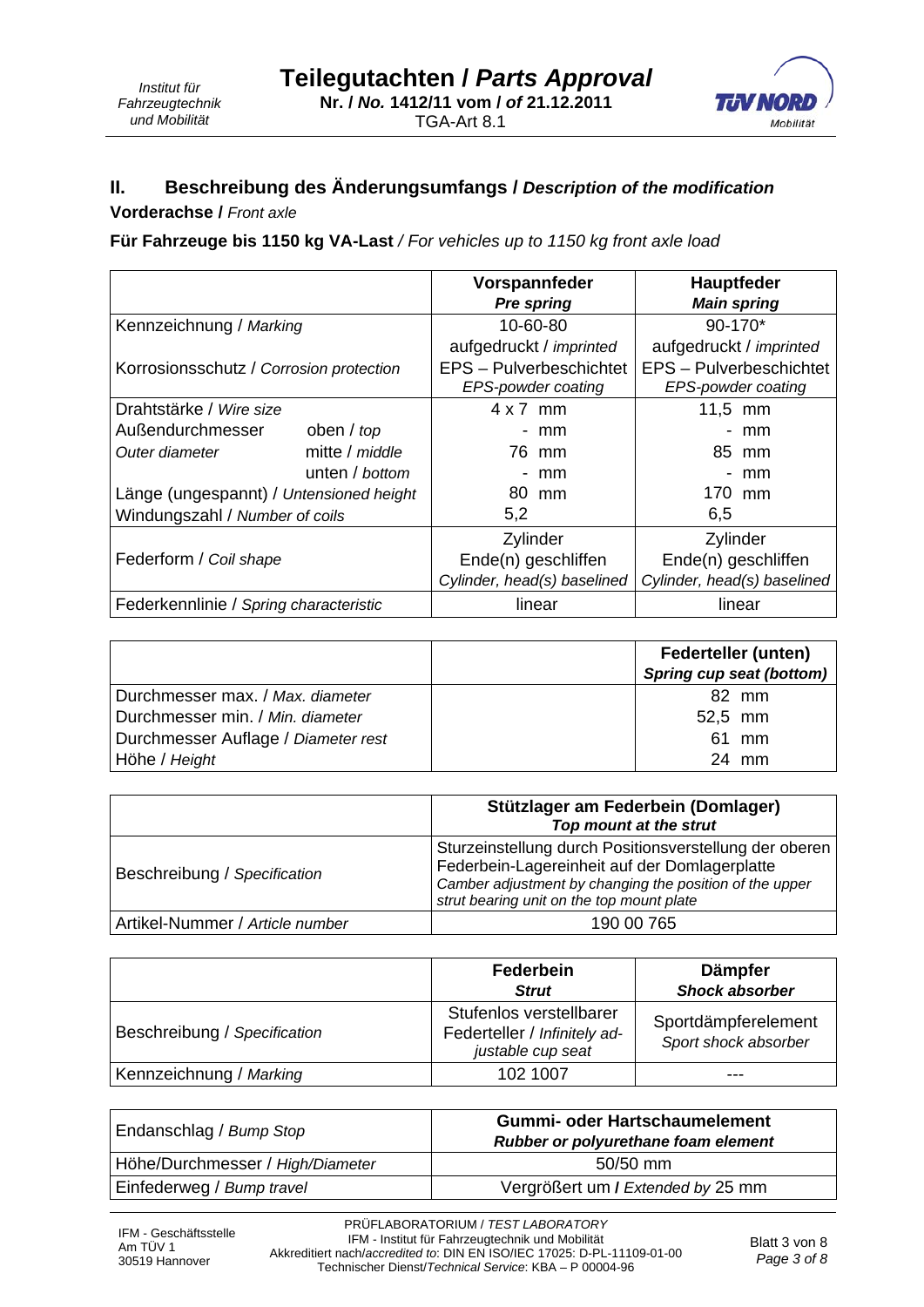

#### **Hinterachse /** *Rear axle*

## **Für Fahrzeuge bis 1100 kg HA-Last** */ For vehicles up to 1100 kg rear axle load*

|                                         |                | Vorspannfeder                                              | <b>Hauptfeder</b>       |
|-----------------------------------------|----------------|------------------------------------------------------------|-------------------------|
|                                         |                | <b>Pre spring</b>                                          | <b>Main spring</b>      |
| Kennzeichnung / Marking                 |                | 20-60-80                                                   | 80-180*                 |
|                                         |                | aufgedruckt / imprinted                                    | aufgedruckt / imprinted |
| Korrosionsschutz / Corrosion protection |                | EPS - Pulverbeschichtet                                    | EPS - Pulverbeschichtet |
|                                         |                | EPS-powder coating                                         | EPS-powder coating      |
| Drahtstärke / Wire size                 |                | $5 \times 9$ mm                                            | 11,6 mm                 |
| Außendurchmesser                        | oben / top     | mm<br>۰.                                                   | mm                      |
| Outer diameter                          | mitte / middle | 80 mm                                                      | 85 mm                   |
|                                         | unten / bottom | mm                                                         | mm                      |
| Länge (ungespannt) / Untensioned height |                | 80 mm                                                      | 180 mm                  |
| Windungszahl / Number of coils          |                | 6                                                          | 6,75                    |
|                                         |                | Zylinder                                                   | Zylinder                |
| Federform / Coil shape                  |                | Ende(n) geschliffen<br>Ende(n) geschliffen                 |                         |
|                                         |                | Cylinder, head(s) baselined<br>Cylinder, head(s) baselined |                         |
| Federkennlinie / Spring characteristic  |                | linear                                                     | linear                  |

|                                     | Federteller (oben)<br>Spring cup seat (top) | <b>Federteller (unten)</b><br>Spring cup seat (bottom) |
|-------------------------------------|---------------------------------------------|--------------------------------------------------------|
| Durchmesser max. / Max. diameter    | 80 mm                                       | 80 mm                                                  |
| Durchmesser min. / Min. diameter    | 52 mm                                       | 45 mm                                                  |
| Durchmesser Auflage / Diameter rest | 61 mm                                       | 61 mm                                                  |
| Höhe / Height                       | 28 mm                                       | $14$ mm                                                |

|                              | Federhöhenverstellung<br><b>Spring heigt adjustment</b>                      | <b>Dämpfer</b><br><b>Shock absorber</b>     |
|------------------------------|------------------------------------------------------------------------------|---------------------------------------------|
| Beschreibung / Specification | Stufenlos verstellbarer<br>Federteller / Infinitely ad-<br>justable cup seat | Sportdämpferelement<br>Sport shock absorber |
| Kennzeichnung / Marking      |                                                                              | 102 1107                                    |

| Endanschlag / Bump stop          | <b>Gummi- oder Hartschaumelement</b><br>Rubber or polyurethane foam element |  |
|----------------------------------|-----------------------------------------------------------------------------|--|
| Höhe/Durchmesser / High/Diameter | $65+15/50$ mm                                                               |  |
| Einfederweg / Bump travel        | Vergrößert um / Extended by 10 mm                                           |  |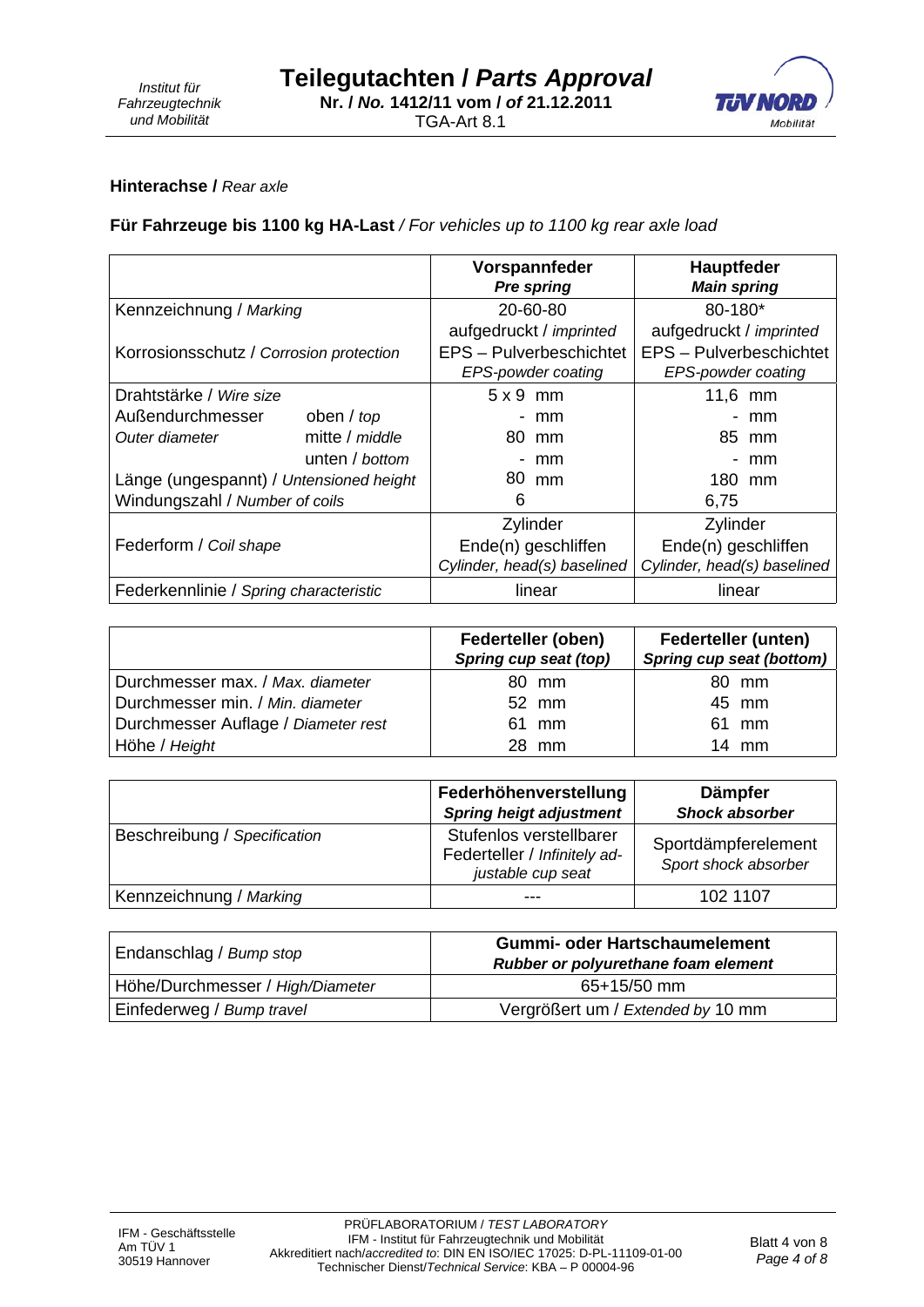

## **III. Hinweise zur Kombinierbarkeit mit weiteren Änderungen**  *Notes on possible combination with other modifications*

#### **III. 1 Rad/Reifenkombinationen /** *Wheel/tyre combinations*

Es bestehen keine technischen Bedenken gegen die Verwendung aller serienmäßigen Rad-/ Reifenkombinationen.

*There are no technical objections against the use of all O. E. wheel/tyre combinations.*

Bei der Verwendung von anderen Rad/Reifenkombinationen ist eine Begutachtung nach § 21 StVZO durch einen amtlich anerkannten Sachverständigen an einer Technischen Prüfstelle erforderlich.

*If other wheel-/ tyre combinations are used, the examination in accordance with § 21 German Road Traffic Licensing Code - StVZO must be carried out by an officially recognised expert at a technical inspection station.* 

#### **III. 2 Spoiler, Sonderauspuffanlagen usw.**  *Aerodynamic devices, special exhaust systems etc.*

Die dynamische Bodenfreiheit wird durch den Einbau der Sonderfedern/-dämpfer infolge der größeren Einfederwege an der Vorder- und Hinterachse verringert. Beim Prüffahrzeug betrug die Bodenfreiheit mindestens 80 mm (unter der Vorderachse). Beim Überfahren von Bodenwellen, Schwellen und Aufpflasterungen ist entsprechend vorsichtig zu fahren.

Nach dem Anbau von Sonderspoilern, -heckschürzen und Sonderauspuffanlagen ist der verringerte Überhangwinkel zu beachten (Befahren von Rampen etc.).

*The dynamic ground clearance is decreased by the provision of special springs/dampers which increase the bump travel of the front and rear axle. In the case of the test vehicle, the min. ground clearance of 80 mm is complied with (below front axle). Care must be taken when driving over humps, barriers and heightened paving or road surfaces.* 

*If special spoilers, aprons and exhaust systems are mounted, attention must be paid to the decreased overhang angle (driving up ramps etc.).*

# **IV. Auflagen und Hinweise** / *Conditions and Notes*

#### **Auflagen für den Einbaubetrieb und die Änderungsabnahme**  *Conditions and notes for the installation shop and modification acceptance*

Die Montage der Fahrwerkskomponenten erfolgt gemäß den Angaben des Fahrzeugherstellers bzw. den mitzuliefernden Einbauhinweisen und sollte durch einen Fachbetrieb durchgeführt werden. / *Mounting of the vehicle bodywork components will be performed in accordance with the vehicle manufacturer's specifications which must be included in the delivery and should be carried out by a specialist shop.*

Es ist regelmäßig zu überprüfen, ob bei vollständig ausgefederter Hinterachse die Vorspannund Hauptfedern korrekt positioniert und vorgespannt sind. Bei ausreichender Vorspannung weist die Vorspannfeder in diesem Zustand eine Länge von ca. 60 mm auf. *Please check regularly, that the main and helper spring at rear axle are in right position and that there is*  enough pre-tension, when the rear axle is fully extended. In the case of sufficient pretension, the length of *the helper spring must be by approx. 60 mm.*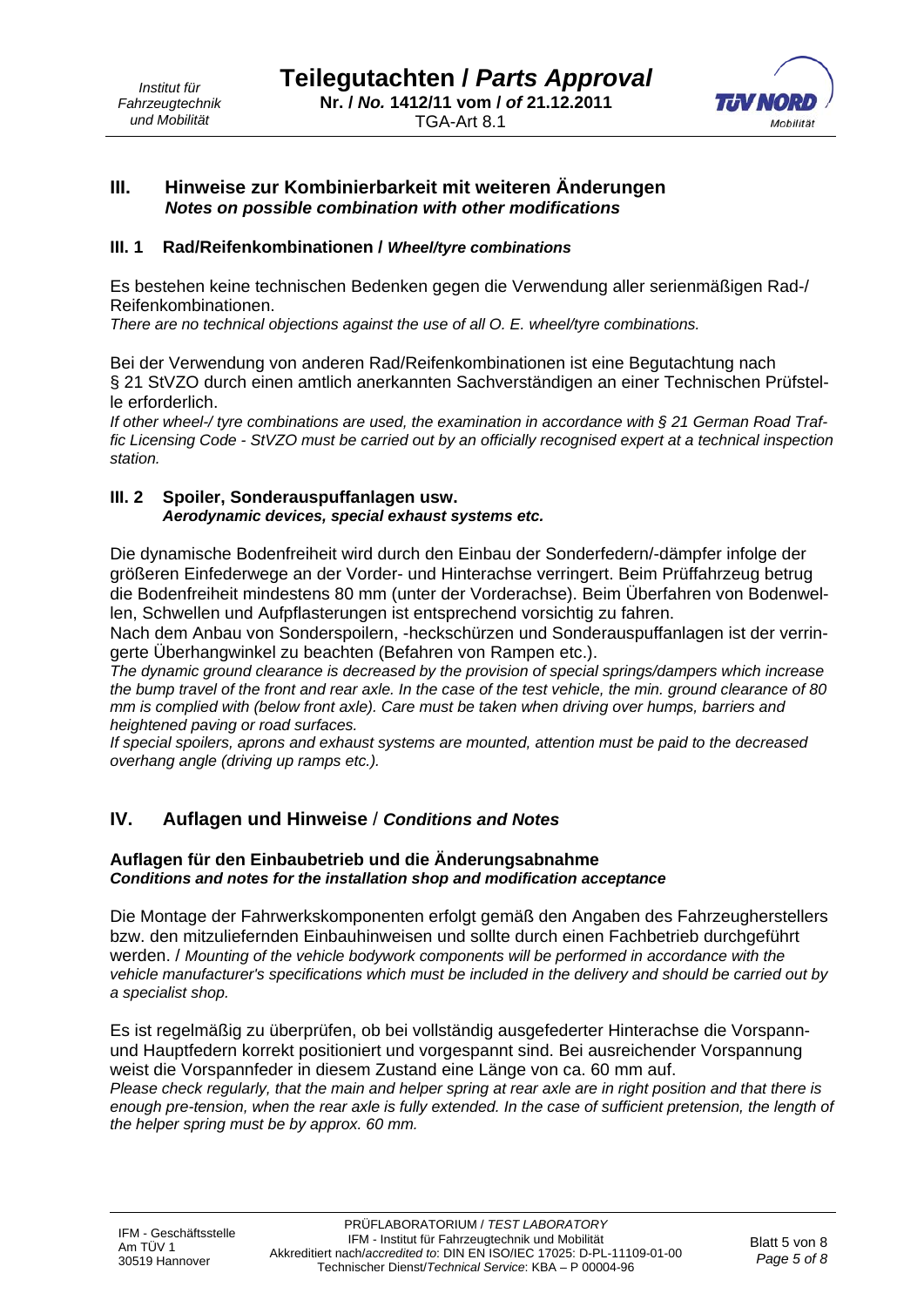*Institut für Fahrzeugtechnik und Mobilität*



Die vorschriftsmäßige Einstellung der Scheinwerfer ist zu überprüfen. *The headlight adjustment has to be checked.* 

Die Kinematik der Radaufhängung und Lenkung (z. B. Vorspur, Sturz, Spreizung, Nachlauf) ist nach der Umrüstung auf Einhaltung der vom Fahrzeughersteller angegebenen Sollwerte des serienmäßigen Fahrzeugs zu überprüfen und ggf. einzustellen. Die Grundeinstellung an den Stützlagern der vorderen Federbeine ist auf dem Mess-/ Einstellprotokoll anhand der Strichmarkierungen an der Domlagerplatte zu vermerken bzw. sichtbar an dem Stützlager zu kennzeichnen. Auf öffentlichen Straßen darf nur in dieser Grundeinstellung gefahren werden. Das Mess-/Einstellprotokoll ist bei der Abnahme vorzulegen.

*The kinematics of the wheel suspension system and steering (e.g. toe-in, camber, spread, axle-pin rake) must be checked after the conversion to establish adherence to the values specified by the manufacturer*  for the series vehicle and they must if necessary be adjusted. The base setting at the top mount of the *front struts is marked on the measurement- adjustment report with dashes on the top mount plates or rather marked visible on the op mount. On public roads the car may only be driven in this base setting. The record of check and adjustment has to be provided for the modification acceptance.* 

Die Endanschläge (Gummi- oder Hartschaumelemente) müssen der Beschreibung entsprechen. Zusätzliche Federwegbegrenzer sind nicht zulässig.

*The bump stops (rubber or polyurethane foam element) must correspond to the descriptions of this report. Additional travel limiters are not allowed.* 

Die Verwendung des Tieferlegungssatzes an Fahrzeugen mit Niveauregulierung ist nicht zulässig. / *Use of the lowering kit on vehicles with levelling system is not permitted.* 

Die Fahrzeughöhe ist in den Fahrzeugpapieren unter Feld 20 neu festzulegen. Das genaue Maß der Tieferlegung ist von fahrzeugspezifischen Toleranzen, der Reifengröße und der Fahrzeugausführung abhängig.

*The vehicle height must the laid down in the vehicle documents in box 20. The precise measure of the lowering will depend on the specific vehicle tolerances, tyre size and vehicle version.* 

| Vorderachse<br>front axle       | min. $/min$ . | 180 mm                                                                   | Abstandsmaß der Federauflage bis zur<br>nächstliegenden gehäuseseitigen Befesti-                |  |
|---------------------------------|---------------|--------------------------------------------------------------------------|-------------------------------------------------------------------------------------------------|--|
|                                 | max. $/max$ . | 210 mm                                                                   | gungsschraube des Federbeins<br>Distance from the spring rest to the nearest<br>fastening screw |  |
| <b>Hinterachse</b><br>rear axle | min. / min.   | $25 \text{ mm}$                                                          | Anlagefläche der Gewindehülse am Fahr-<br>zeug bis zur Federauflage                             |  |
| max. $/max$ .                   | 40 mm         | Distance from contact point of the car to the<br>adjustable spring perch |                                                                                                 |  |

Verstellbereiche / *adjustments*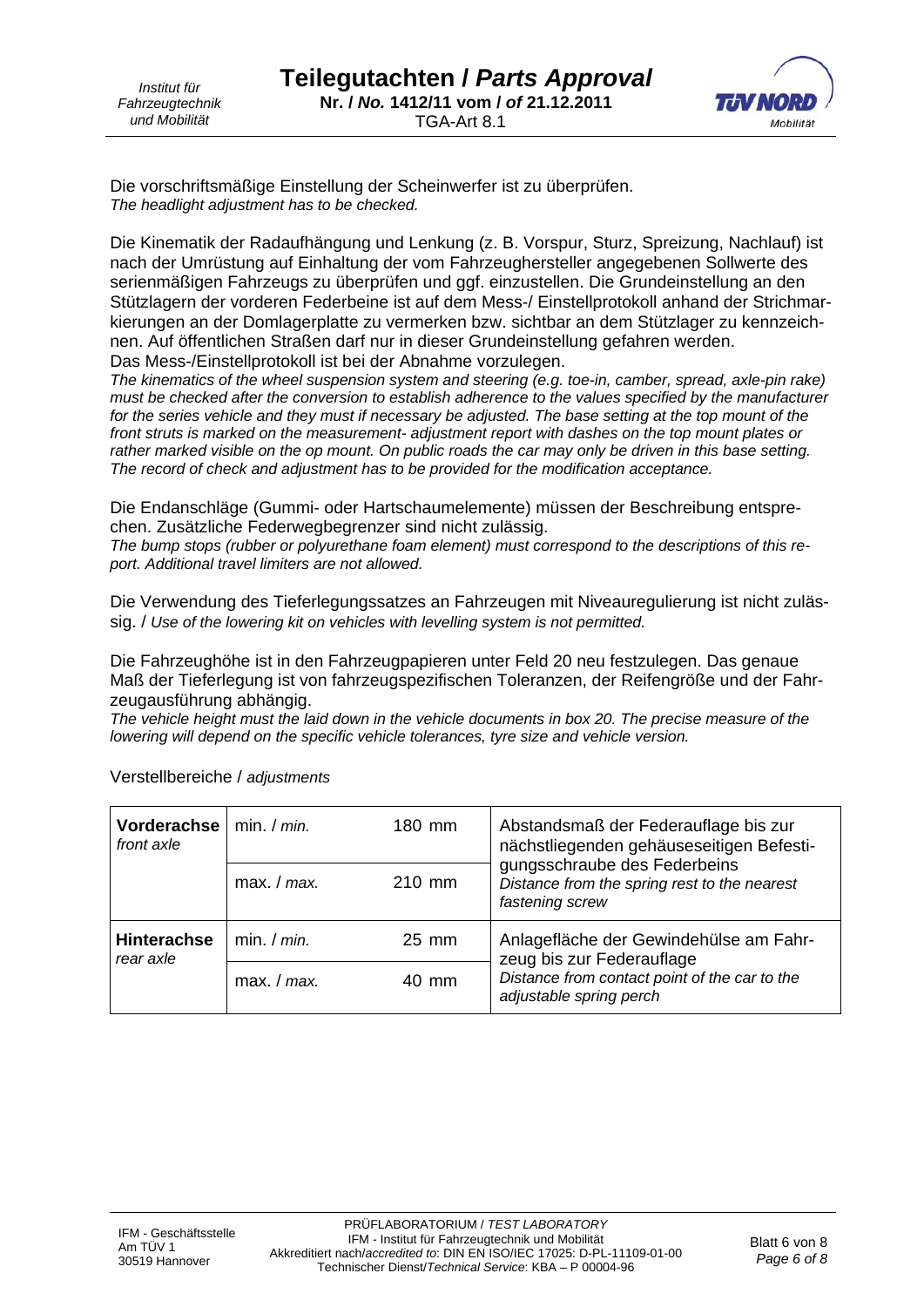

Abstand Radmitte – Radhausausschnittkante *distance from the wheel centre to the wheelhouse rim* 

### **Berichtigung der Fahrzeugpapiere /** *Amendment of vehicle documents:*

Eine Berichtigung der Fahrzeugpapiere ist erst "bei nächster Befassung" der Zulassungsbehörde mit den Fahrzeugpapieren erforderlich.

Folgendes Beispiel für die Eintragung wird vorgeschlagen:

*Amendment of the vehicle documents is only necessary the next time the approval authority has to do with the vehicle documents. The following example is suggested for the entry:* 

|             | Feld / Item   Eintragung / Entry                                                                                                                                                                                                                          |
|-------------|-----------------------------------------------------------------------------------------------------------------------------------------------------------------------------------------------------------------------------------------------------------|
| $\sqrt{22}$ | Mit stufenlos verstellbarem Fahrwerk der Fa. KW automotive GmbH;<br>Kennzeichnung Federn vorn: 10-60-80 / 90-170*, hinten: 20-60-80 / 80-180*;<br>Federbein vorn: 102 1007, Dämpfer hinten: 102 1107;<br>Maß Radmitte bis Radhausausschnittkante VA/HA/ * |

# **V. Prüfgrundlagen und Prüfergebnisse /** *Basis of tests and test results*

Das Versuchsfahrzeug und die Fahrwerksteile wurden einer Prüfung gemäß den Prüfbedingungen über Fahrzeugtiefer-/höherlegungen des VdTÜV-Merkblatts 751 (Stand: 08.2008) unterzogen.

Die Prüfbedingungen wurden erfüllt.

*The test vehicle and the modification parts were subjected to a test in accordance with the test conditions regarding raising / lowering of vehicles contained in VdTÜV Merkblatt 751 (08.2008). The test conditions were fulfilled.* 

# **VI. Anlage /** *Annex*: keine / *none*